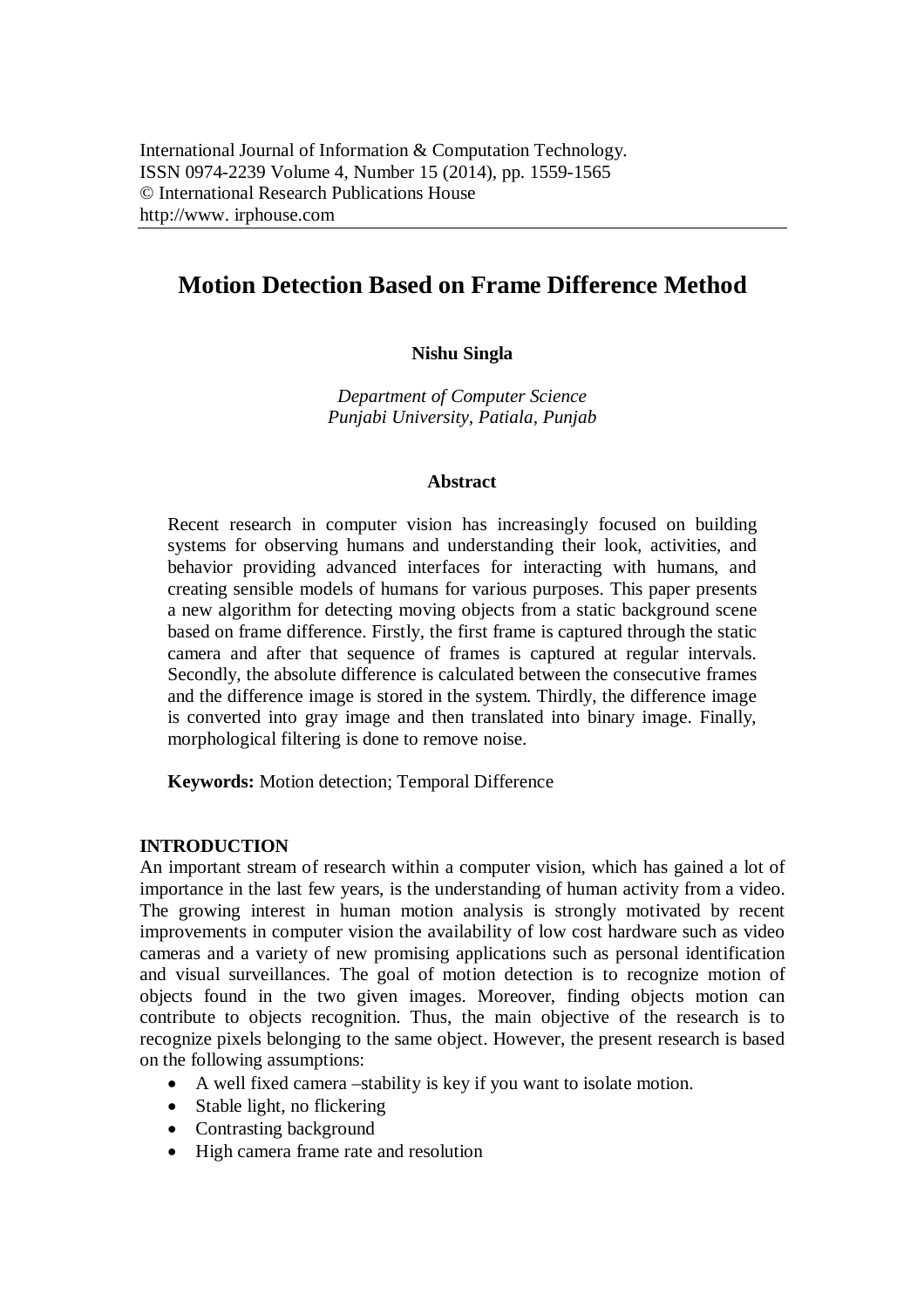Human body motion analysis has been an interesting research for its various applications, such as physical performance, evaluation, medical diagnostics, virtual reality. At present methods used in moving object detection are mainly the frame subtraction method, the background subtraction method and the optical flow method. Optical flow method is to calculate the image optical flow field, and do cluster processing according to the optical flow distribution characteristics of image.

This method can get the complete movement information and detect the moving object from the background better. The background subtraction method is to use the difference method of the current image and background image to detect moving objects, with simple algorithm, but very sensitive to the changes in the external environment and has poor anti-interference ability. In the frame subtraction method the presence of moving objects is determined by calculating the difference between two consecutive images. Any motion detection system based on background subtraction needs to handle a number of critical situations such as:

- Image noise, due to a poor quality image source;
- Gradual variations of the lighting conditions in the scene
- Small movements of non-static objects such as tree branches and bushes blowing in the wind;
- Shadow regions are projected by foreground objects and are detected as moving objects.

The main objective of the present research is to develop an algorithm that can detect moving object at certain distance for object tracking applications. The rest of the paper has been organized as follows: section 2 covers literature survey, section 3 covers detection of moving object, section 4 presents the experimental results, section 5 concludes the paper and references are given at the end.

#### **LITERATURE SURVEY**

The importance and popularity of motion analysis has led to several previous surveys: Wang and  $Zhao^{[1]}$  proposed a motion detection by using background subtraction technique. In this video sequence is composed of a series of video images which contains the features of geometry information of the target, extract relevant information to analyze the motion of targets then get detection results. The compression ratio was greatly improved.

Rakibe and  $\text{Path}^{[2]}$  presented motion detection by developing a new algorithm based upon the background subtraction algorithm. In this firstly reliable background model based upon statistical is used. After that subtraction between the current image and background image is done based upon threshold. And then detection of moving object is done. After that, morphological filtering is initiated to remove the noise and solve the background interruption difficulty.

Kavitha and Tejaswini<sup>[3]</sup> presented motion detection by overcoming the disadvantages of background subtraction algorithm. In this robust an efficiently computed background subtraction algorithm has been used, which is able to cope with the problem of local illumination changes such as shadows and highlights as well as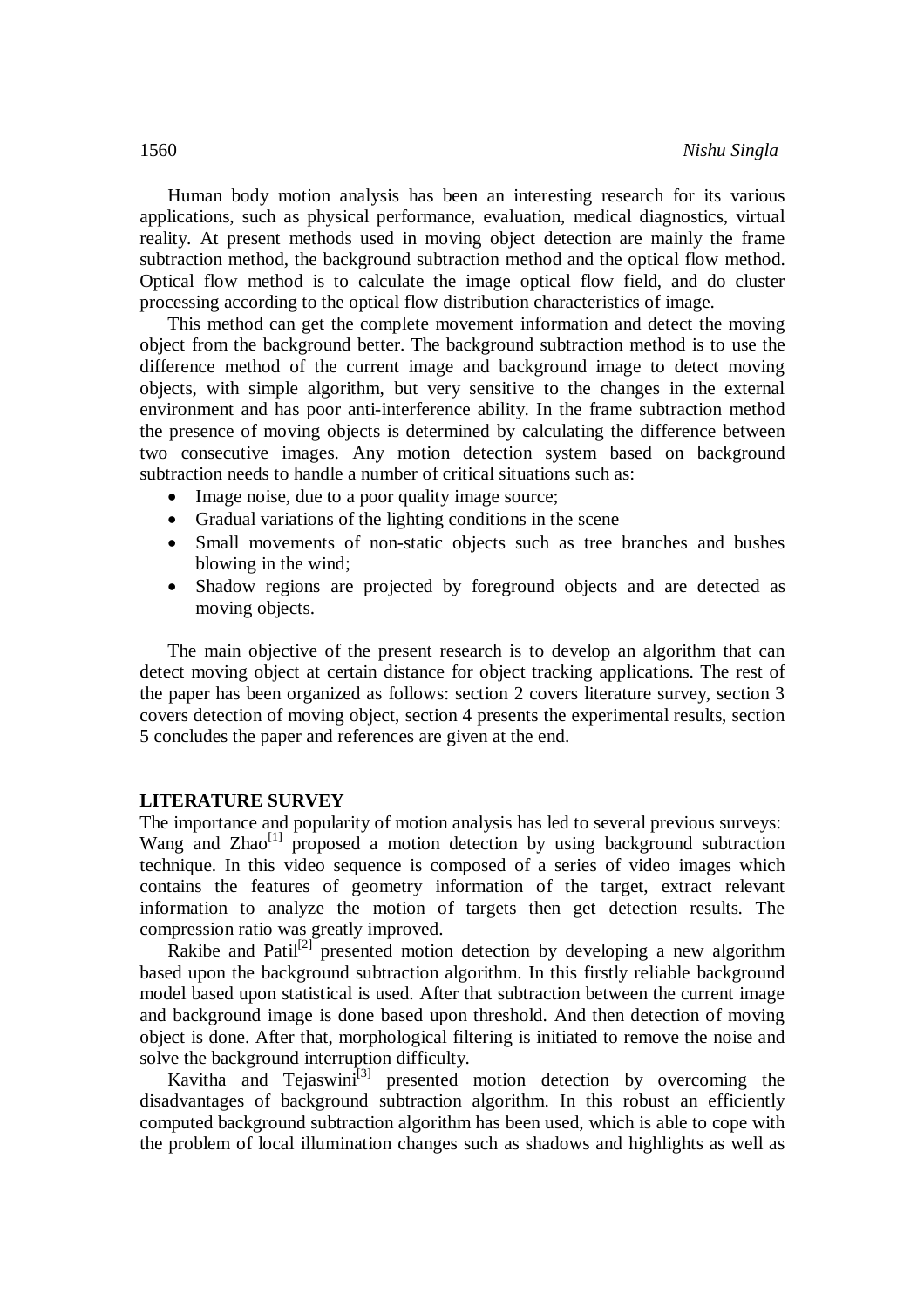global illumination changes.

Shafie et al. [4] presented motion detection using optical flow method. Optical flow can arise from the relative motion of objects and the viewer so it can give important information about the spatial arrangement of the objects viewed and the rate of change of this arrangement. Discontinuities in the optical flow can help in segmenting images in to regions that correspond to different objects.

Shuigen et al. <sup>[5]</sup>developed motion detection by using a method based on temporal difference and optical flow field. It is good at adapting to the dynamic environment. Firstly, an absolute differential image is calculated from two consecutive gray images. The absolute differential image is filtered by low pass filter and translated into binary image. Secondly optical flow field is calculated from image sequences by Hron's algorithm. Thirdly, moving object area is found out by indexed edge and optical flow field..

Devi et al<sup> $[6]$ </sup> presented motion detection using background frame matching. This method is very efficient method of comparing image pixel values in subsequent still frames captured after every two seconds from the camera. Two frames are required to detect movement. First frame is called reference frame and the second frame, which is called the input frame contains the moving object. The two frames are compared and the differences in pixel values are determined.

Lu et al.<sup>[7]</sup> presented motion detection by proposing a real time detection algorithm. In this the algorithm integrates the temporal differencing method, optical flow method and double background filtering (DBF) method and morphological processing methods to achieve better performance.

### **PROPOSED METHOD**

Detection of moving object from a sequence of frames captured from a static camera is widely performed by frame difference method. The objective of the approach is to detect the moving objects from the difference between the existing frame and the reference frame. The frame difference method is the common method of motion detection. This method adopts pixel-based difference to find the moving object.

### *Difference of Two Consecutive Frames*

 $I_k$ is supposed to be the value of the k<sup>th</sup> frame in image sequences.  $I_{k+1}$  is the value of the  $(k+1)$ <sup>th</sup> frame in image sequences. The absolute differential image is defined as follows:

$$
I_{d(k, k+1)} = |I_{k+1} - I_k| \tag{1}
$$

# *Transformation of absolute differential image to Gray Image*

There are holes in moving object area, and contour of moving object is not closed. The absolute differential image is transformed to gray image to facilitate further operations.

RGB To Gray :  $Y \leftarrow 0.299*R + 0.587*G + 0.114*B$  (2)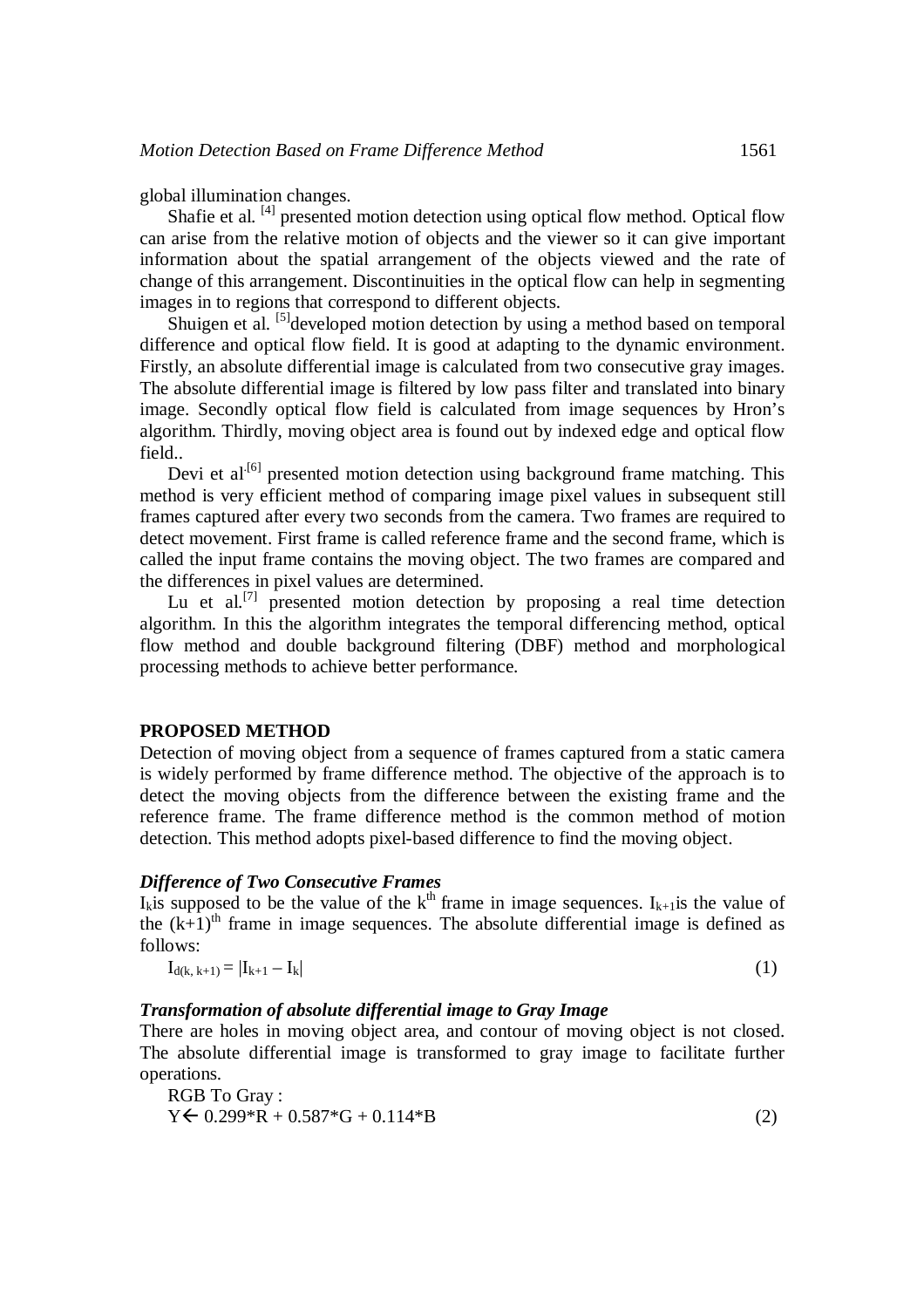# *Filtering and Binarizing Transformed Gray Image*

In order to remove the holes, the image is passed through the Gauss low pass filter.  $I<sub>d1</sub>$  is got by filtering the gray image. Now  $I<sub>d1</sub>$  image is binarized using binary threshold and got  $I_{d2}$  binary image.

 $I_{d2}(x, y) =$  (3)

Where  $(x, y)$  is a pixel coordinates in image.

# **EXPERIMENTAL RESULT**

The result of image sequences computed by the method here is in the following figures.

# *When there is no movement in the frames*

When there is no movement in the image sequences then the difference between the two images shows a black binary output image shows there is no difference in a single pixel.





*Difference between two frame showing moving object*



*Binary image of difference image.*

**Fig(i)**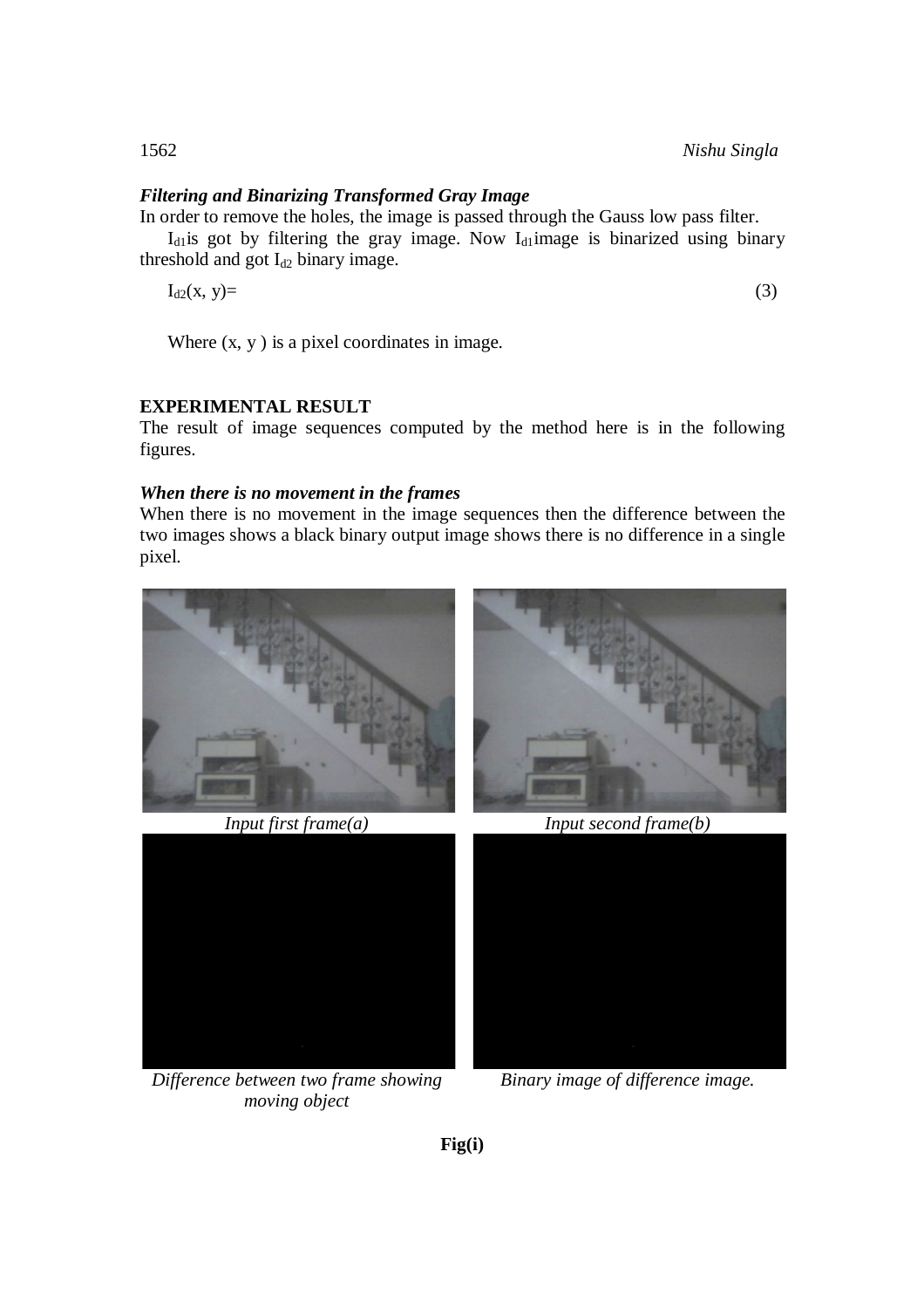### *When there is movement in the frame***.**

When there is movement in the scenes then the binary image of the difference between the two frames shows motion having white color and where there is no change shows black color.





*Difference between two frame showing moving object*



*Input first frame(a) Input second frame(b)*



*Binary image of difference image.*

**Fig(ii)**

# *Limitations*

The proposed method also detects the motion due to the movement in air. As the air moves, the camera not remains in the position of static so when there is no movement of object then also it results motion and shows holes in the binary output image.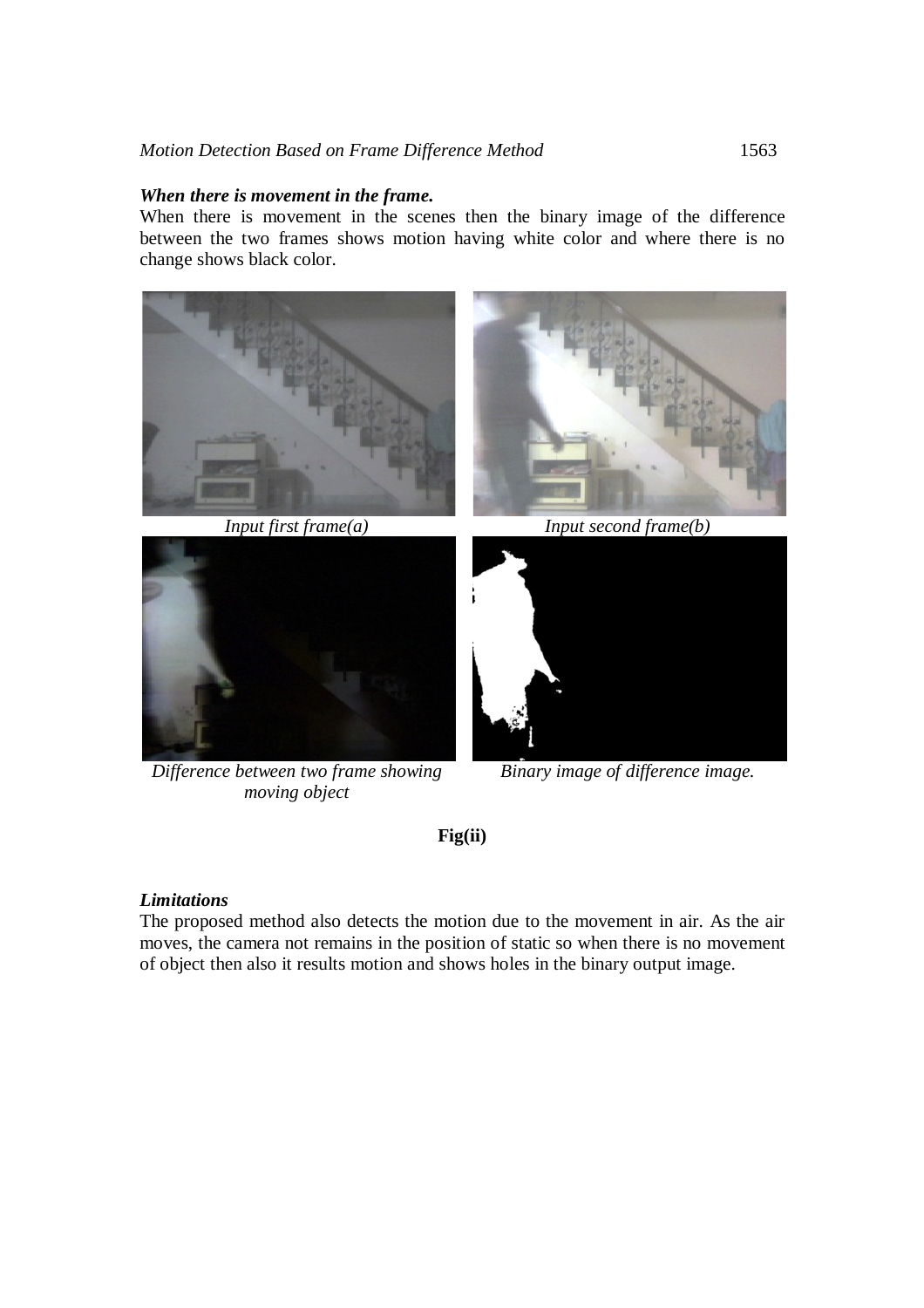1564 *Nishu Singla*



### **CONCLUSION**

In the present research, moving object is detected by the method of motion detection, which composes of frame difference method and morphological operations. The obvious keystone of the work is studying the principle of frame difference method and to resolve the various problems. The experiment shows that the method has good performance and efficiency. Future enhancement may include alerting the user by sending multimedia SMS, by email or by capturing video and streaming it online.

*Binary difference between the two frames showing holes.*

**Fig(iii)**

# **REFERENCES**

- [1] ZhengjieWang, YuanZhao, JifenZhang, YinjingGuo, *Research on Motion Detection of Video Surveillance System*, 3 rd International Congress on Image and SignalProcessing, vol.1, pp. 193-197, October 2010
- [2] RupaliS.Rakibe, BharatiD.Patil, *Background Subtraction Algorithm Based*